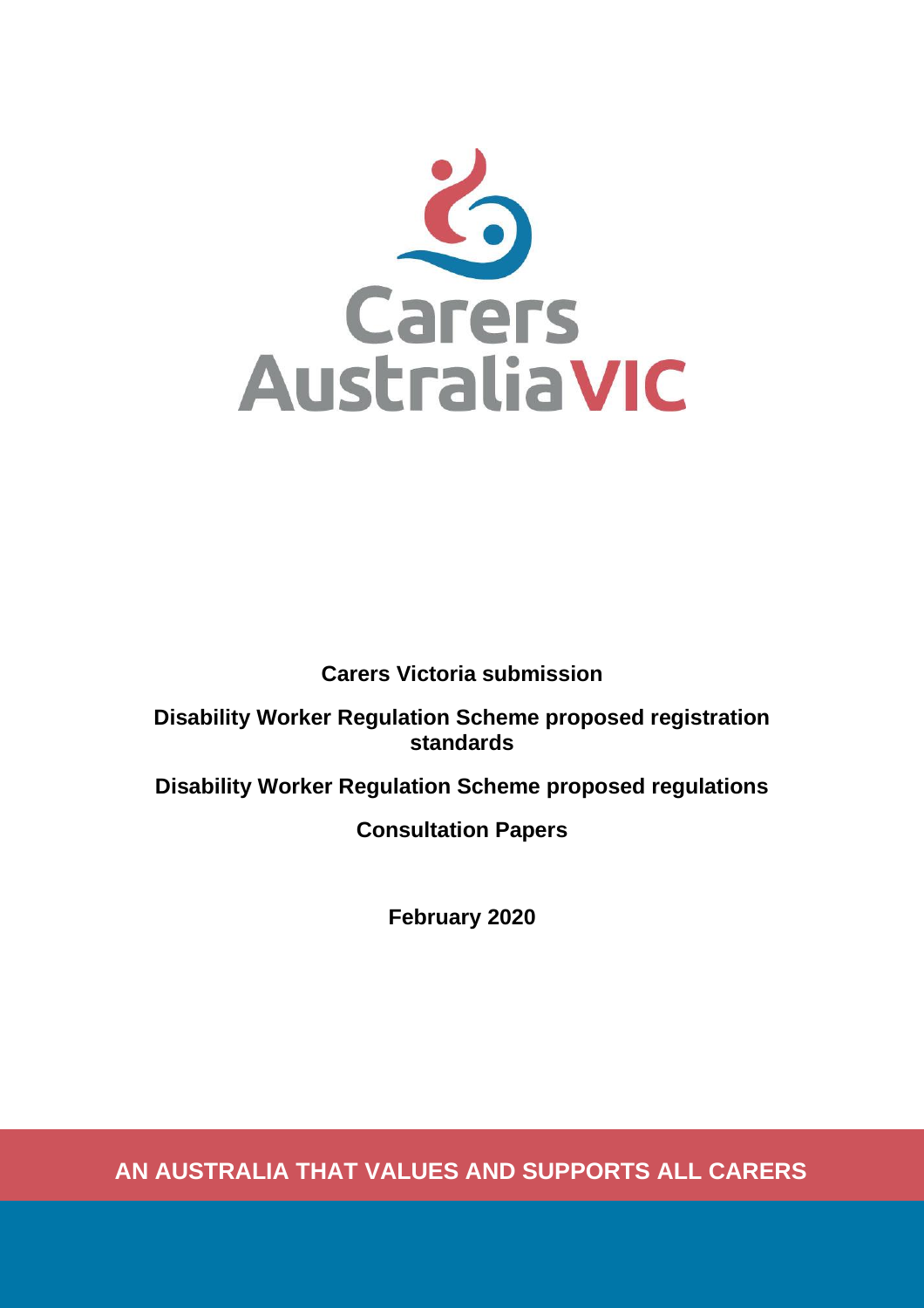# **ABOUT CARERS VICTORIA**

Carers Victoria is the state-wide peak organisation representing people who provide care. We represent more than 736,600 family carers across Victoria – people caring for someone with a disability, mental illness, chronic health issue or an age-related condition.

People receiving care could be a parent, child, spouse/partner, grandparent, other relative or friend. Carers Victoria is a member of the National Network of Carers Associations, and the Victorian Carer Services Network. Carers Victoria is a non-profit association which relies on public and private sector support to fulfil its mission with and on behalf of carers.

Carers Victoria is a member-based organisation. Our members are primarily family carers, who play an important role in informing our work, contributing to advocacy and strategic aims, and distributing information more widely to other carers.

This policy paper was prepared by Carers Victoria's Policy Team.

© Carers Association Victoria 2020.

This work is copyright. Apart from any use as permitted under the *Copyright Act 1968*, all other rights are reserved. Requests and inquiries concerning reproduction and rights should be addressed to the Copyright Officer, Carers Victoria, PO Box 2204, Footscray, Victoria, 3011.

For information contact: Scott Walker Chief Executive Officer Carers Victoria Telephone: 03 9396 9500 Facsimile: 03 9396 9555 Email: [scott.walker@carersvictoria.org.au](mailto:scott.walker@carersvictoria.org.au) Website: [www.carersvictoria.org.au](http://www.carersvictoria.org.au/)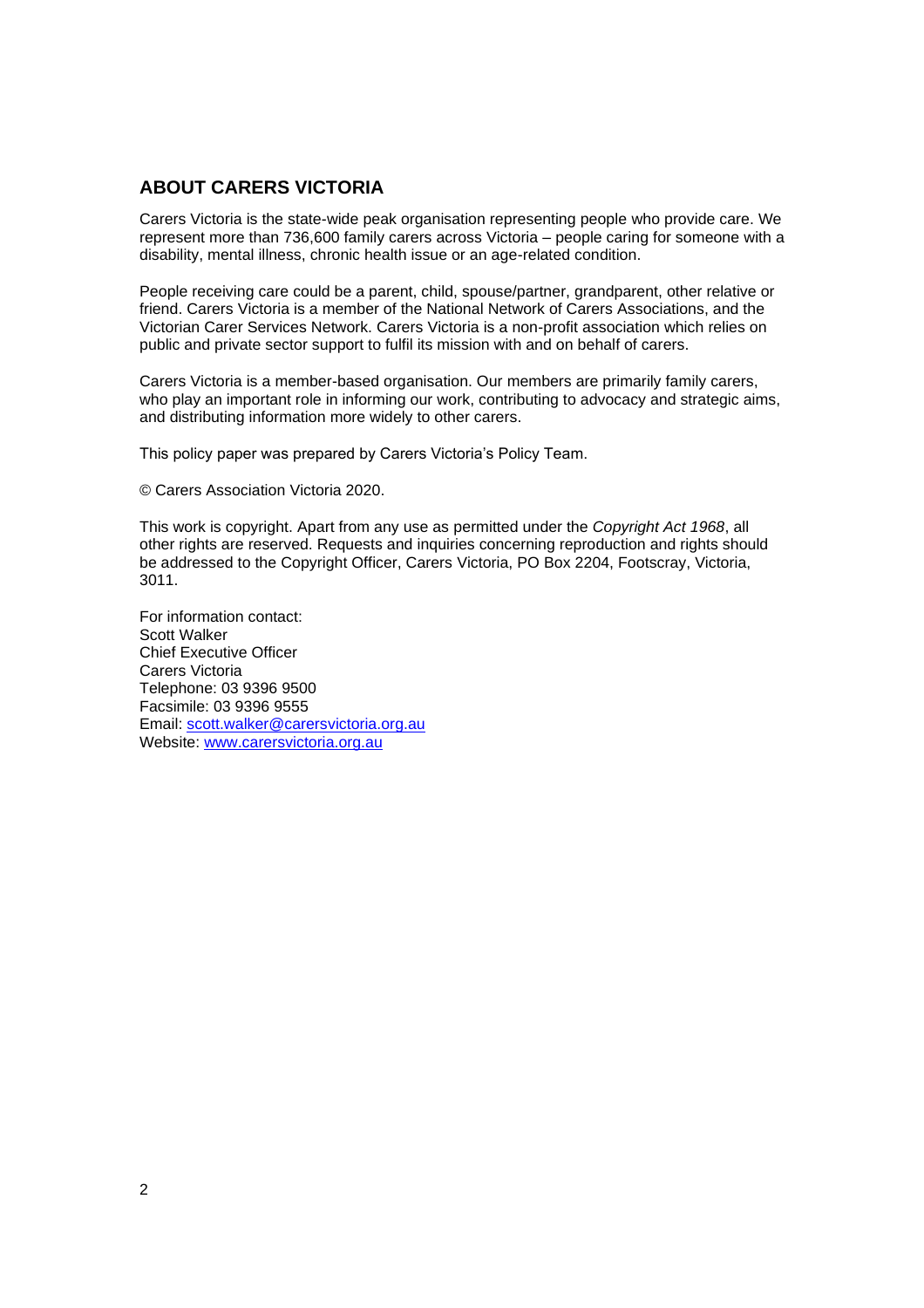# **Introduction**

Carers Victoria supports the establishment of the Disability Worker Registration Board of Victoria (the Board) and the opportunity to comment on the proposed Disability Worker Regulation Scheme registration standards ahead of implementation in July 2020.

Disability worker registration is an important mechanism in addressing the significant level of abuse, exploitation and violence which occurs every day against people with disability, their families and carers (we will use the term clients hereafter). Families and carers are among the most important safeguards for their relative or friend through personal relationships and community connections. Carers Victoria regularly receives reports from carers who are concerned or have witnessed poor conduct or harm to their relative or friend with disability. As the Disability Services Commissioner attests, many complaints come from families and carers.<sup>1</sup>

As a workforce development tool, disability worker registration will contribute to the sustainability of care relationships. Carers often lament the poor quality of workers who are ostensibly there to provide them with the opportunity for respite to look after their own mental and physical health or pursue their own goals of employment, study or volunteering.

We are pleased the scope of the Regulation Scheme covers services delivered through a number of schemes, including the National Disability Insurance Scheme (NDIS), Transport Accident Commission (TAC), WorkSafe Victoria (WSV) and privately funded services. The publicly available Register of Disability Workers will be an important means by which clients can independently verify the registration of disability workers in the increasingly decentralised and casualised workforce setting.

However, Carers Victoria has reservations about the proposed registration standards. We believe they are unlikely to provide confidence to clients that Registrants will have minimum qualifications, be required to demonstrate or develop expertise in specific areas of practice or undergo adequate professional development to maintain their skills.

We appreciate there are likely to be several factors impacting on the development of effective registration standards, including the voluntary nature of a Scheme imposed upon the sector, the long timetable the Board has flagged for embedding the new system and a cynical attitude towards regulation as an unnecessary inhibitor of individual choice and workforce growth.

Carers Victoria understands it takes time to embed new systems for those working in a sector known for poorly enforced regulation. However, we hope the Board gains confidence in setting a high bar and developing registration standards that make it

<sup>1</sup> Disability Services Commissioner (2017) *Disability services complaints data (2007-15): What have we learnt so far?*, Melbourne[; https://www.odsc.vic.gov.au/wp-content/uploads/FINAL-DSC-Complaints-Data-Paper.pdf](https://www.odsc.vic.gov.au/wp-content/uploads/FINAL-DSC-Complaints-Data-Paper.pdf)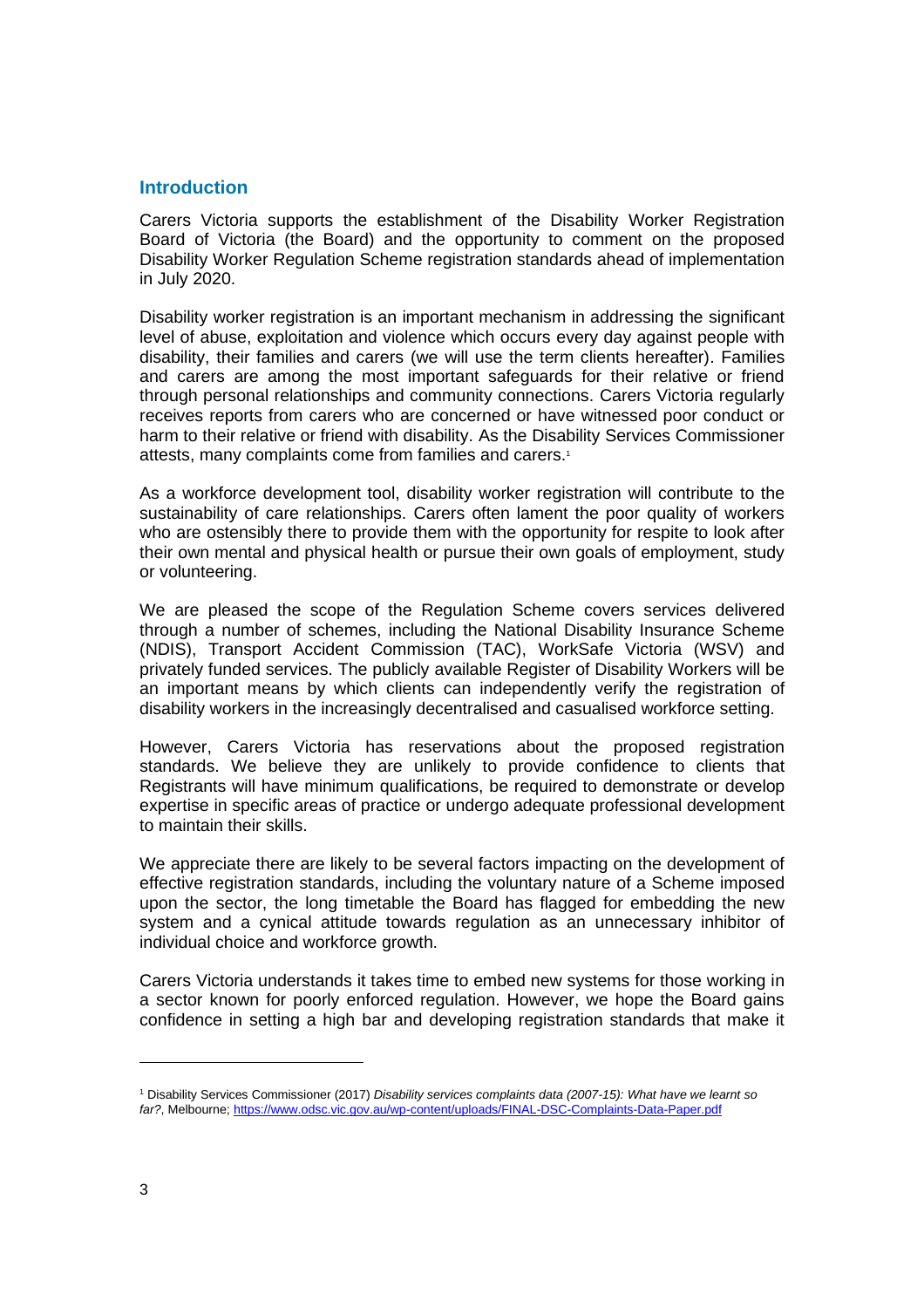meaningful to workers and clients alike, whilst maximising the safety and dignity of people with disability, their families and carers.

This submission will selectively respond to questions posed in the Consultation Paper drawing on the expertise of families and carers amongst our staff, clients and membership base.

# **Selected responses to questions raised in the Disability Worker Regulation Scheme proposed registration standards Consultation Paper**

### **CRIMINAL HISTORY**

Are there any disadvantages with adopting a criminal history check using identical criteria to the NDIS worker screen?

Carers Victoria supports the Board's proposal to set a registration standard about criminal history from the commencement of the Scheme on 1 July 2020.

Carers Victoria cannot identify any disadvantages with adopting a criminal history check using identical criteria to the NDIS worker screen. Doing so will facilitate workers' abilities to deliver services under a number of schemes to maintain flexibility in the workforce. Schemes may include the National Disability Insurance Scheme (NDIS), Transport Accident Commission (TAC), WorkSafe Victoria (WSV) and privately funded services.

### **CONTINUING PROFESSIONAL DEVELOPMENT**

Is ten hours of continuing professional development per year enough to maintain or increase worker skills and knowledge? Are the time and costs of this amount reasonable?

Carers Victoria does not support the Board's proposal to not set a registration standard about continuing professional development for the first registration period.

We are unsure why the Board only seeks to quantify continuing professional development (CPD) by the number of hours per year, rather than taking a more qualitative approach of understanding whether the CPD undertaken *maintains, improves and broaden the skills, knowledge and expertise* of workers. In other words, workers may easily attend ten or even 20 hours of substandard training on a topic of little or no quality and value. Conversely, five hours spent on CPD delivered by qualified educators in a reputable training setting is more valuable to the worker, clients and community.

We recommend the Board reviews and endorses potential training events offered by external organisations and individuals with established records of knowledge and competency to support Registered Workers in their CPD. Due to the Regulation Scheme largely coming into effect as a result of recommendations from the 2015 Parliamentary Inquiry into Abuse in Disability Services, we also recommend the design and delivery of training by people with disabilities, families and carers be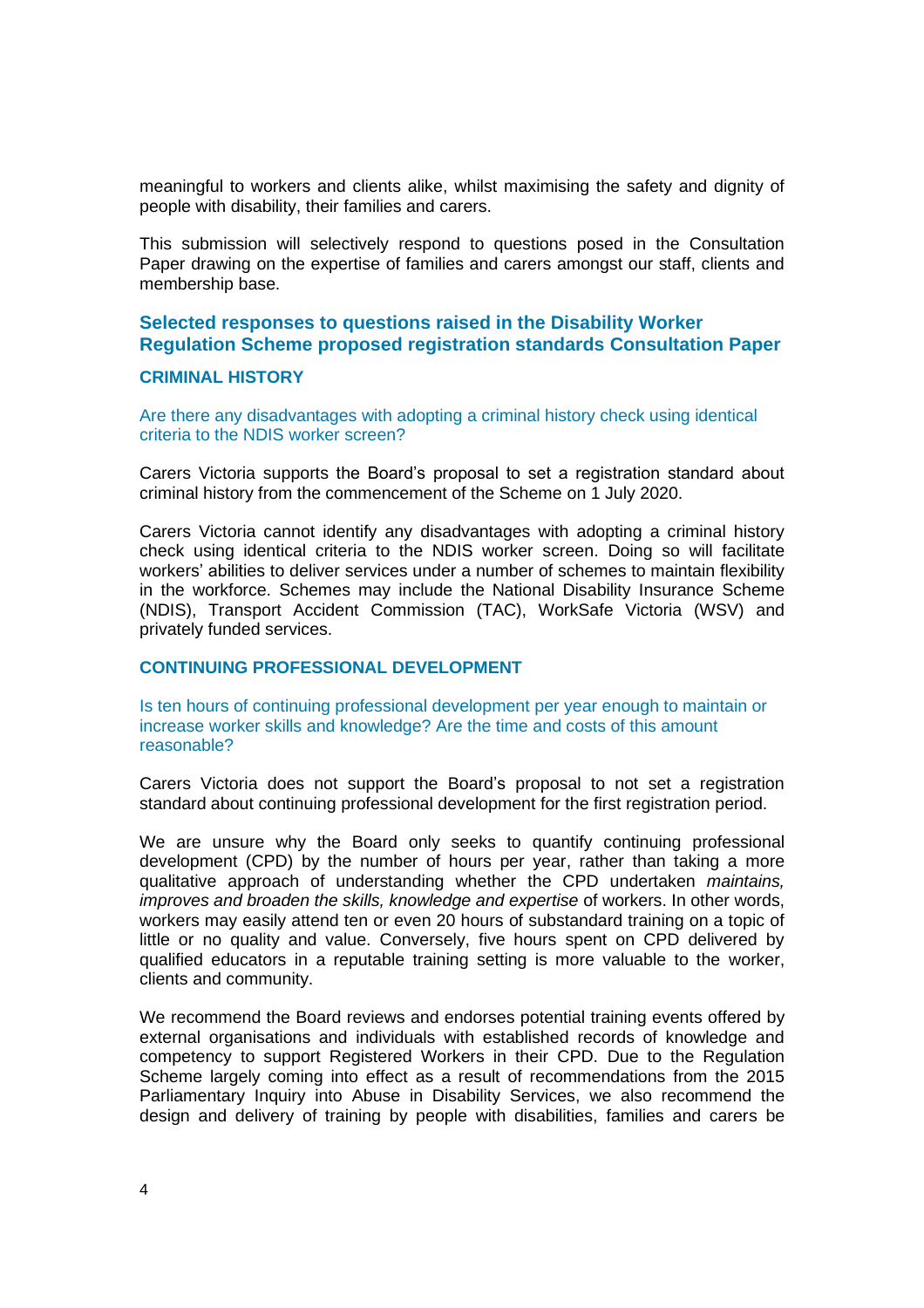promoted by the Board. This will provide people with disabilities, their families and carers the opportunity to utilise their lived experience in a professional manner and encourage workers to view people with disability, families and carers as people who can direct services as well as receive them.

With regards to the reasonableness of time and costs, CPD is likely to be considered a self-education expense by the Australian Taxation Office (ATO) because it is incurred to gain or produce an assessable income. The course(s) must have sufficient connection to the employee's current work activities and:

- maintain or improve the specific skills or knowledge required in current work activities
- result in, or is likely to result in, an increase in income from current work activities.

Further, the ATO allows claims related to the cost of attending seminars, conferences or education workshops which are sufficiently connected to work activities. This can include formal education courses provided by professional associations. Deductions for travel related to attendance is also allowed under some circumstances.<sup>2</sup>

Carers Victoria recommends the Board supports workers to understand that CPD undertaken has potential to be deducted at the end of the financial year like workers in other sectors.

While the Consultation Paper states, the costs of CPD may be absorbed by employers, workers or both; it is important to acknowledge attendance at training is not only a cost for the course itself but also a loss of income for casual workers who are only paid for client-facing time. The Board may choose to provide workers with subsidies or scholarships to pursue their CPD if they commit to remaining in the workforce for a specified period.

What areas of professional development are desirable? What is an appropriate balancing between maintaining skills and developing new skills?

Desirable professional development should be defined as that which *maintains, improves and broaden the skills, knowledge and expertise* of workers.

The workforce for people with disability will inevitably be varied to account for the individual needs and preferences of the client base. However, there are skills and capabilities which are necessary for all human service workers such as reflective practice, family-centred practice, manual handling, supported decision-making, communication assistance, nutrition, person-centred positive behaviour support, working effectively with people with Autism Spectrum Disorders (ASD), paediatric

<sup>2</sup> [https://www.ato.gov.au/Individuals/Income-and-deductions/Deductions-you-can-claim/Other-work-related](https://www.ato.gov.au/Individuals/Income-and-deductions/Deductions-you-can-claim/Other-work-related-deductions/Seminars,-conferences-and-education-workshops/)[deductions/Seminars,-conferences-and-education-workshops/](https://www.ato.gov.au/Individuals/Income-and-deductions/Deductions-you-can-claim/Other-work-related-deductions/Seminars,-conferences-and-education-workshops/)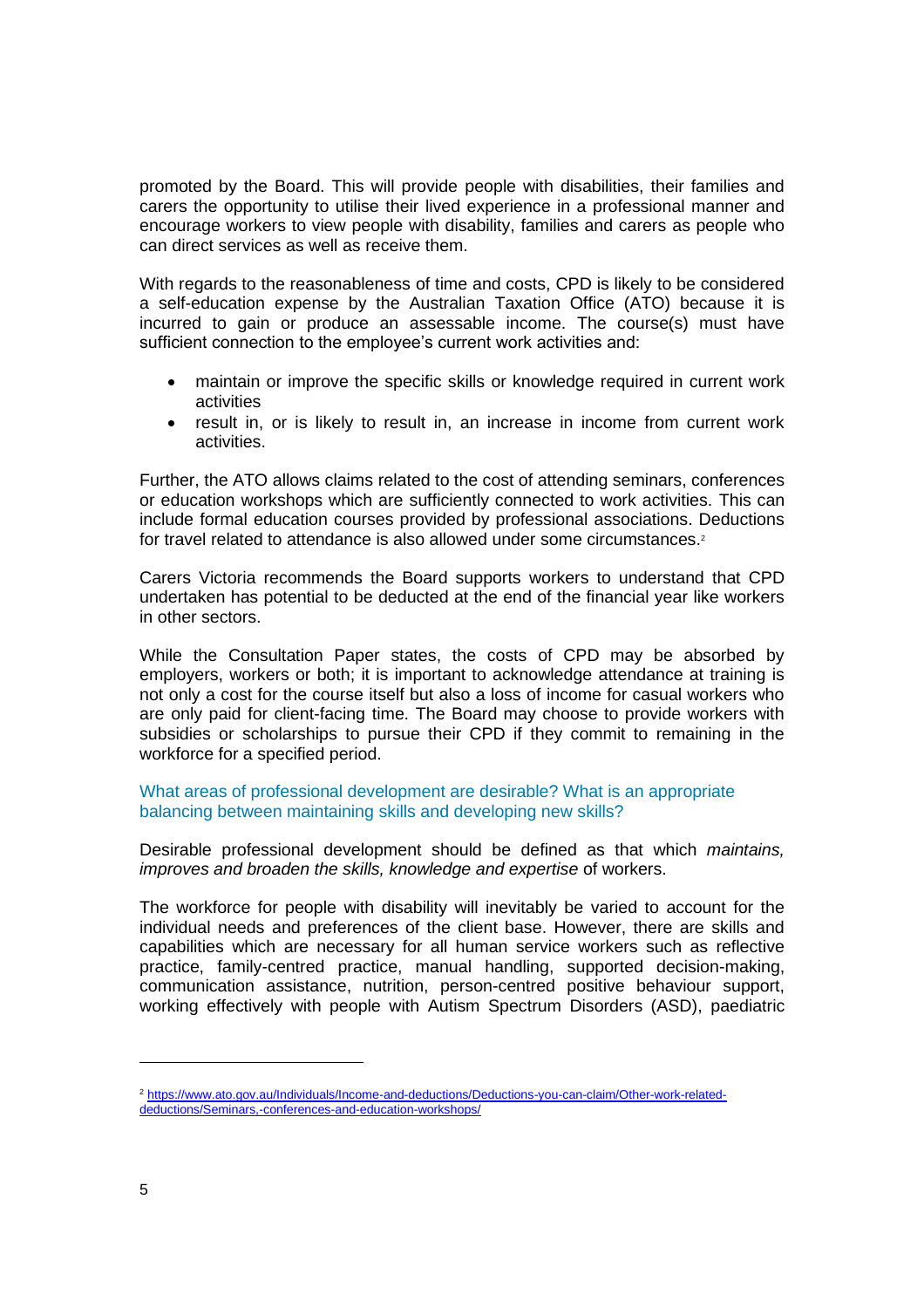disability support, adult disability support and effective communication skills. This is by no means an exhaustive list.

There is a need for disability workers to develop an effective understanding of State and Commonwealth legislation regarding delivery of services to people with disability, their families and carers. This requires being informed about the relevant legislation, regulations and policies and how to demonstrate them in practice. We wish to emphasise the importance of the Victorian Carers Recognition Act (2012) and the Commonwealth Carer Recognition Act (2010) which provide a legislative basis for providing family centred and sensitive service. We highlight the purposes of the Victorian *Carers Recognition Act 2012*:

- (a) recognise, promote and value the role of people in care relationships; and
- (b) recognise the different needs of persons in care relationships; and
- (c) support and recognise that care relationships bring benefits to the persons in the care relationship and to the community; and
- (d) enact care relationship principles to promote understanding of the significance of care relationships.

Further, CPD should equip workers with an effective understanding of United Nations Convention on the Rights of People with Disability and the skills needed to enact and support the expression of an individual's will and preferences in their daily lives including religion, sexuality and gender.

By endorsing CPD which has been designed and delivered by people with disability their families, the Board will play an important role in breaking down barriers people with disability and families face to full participation, respect and dignity.

What types of activities and modes of delivery suitable for professional development (such as online modules, in-house training, attendance at information sessions/seminars, formal training)?

All the activities and modes listed above might be suitable for professional development in so far as they are offered by organisations and individuals with established records of knowledge and competency. A person with an interest in the sector may also organise unpaid work experience with an organisation or individual client.

Carers Victoria recommends the Board issue specific guidelines to avoid confusion about what constitutes unsuitable modes of delivery. Lack of oversight in this area could result in watching videos on YouTube being considered a legitimate form of self-education.

Should common requirements such as maintaining currency in First Aid and cardiopulmonary resuscitation (CPR) be included in the ten hours of professional development?

Maintaining currency in first aid and CPR *maintains, improves and broaden the skills, knowledge and expertise* of workers. As an essential component of professional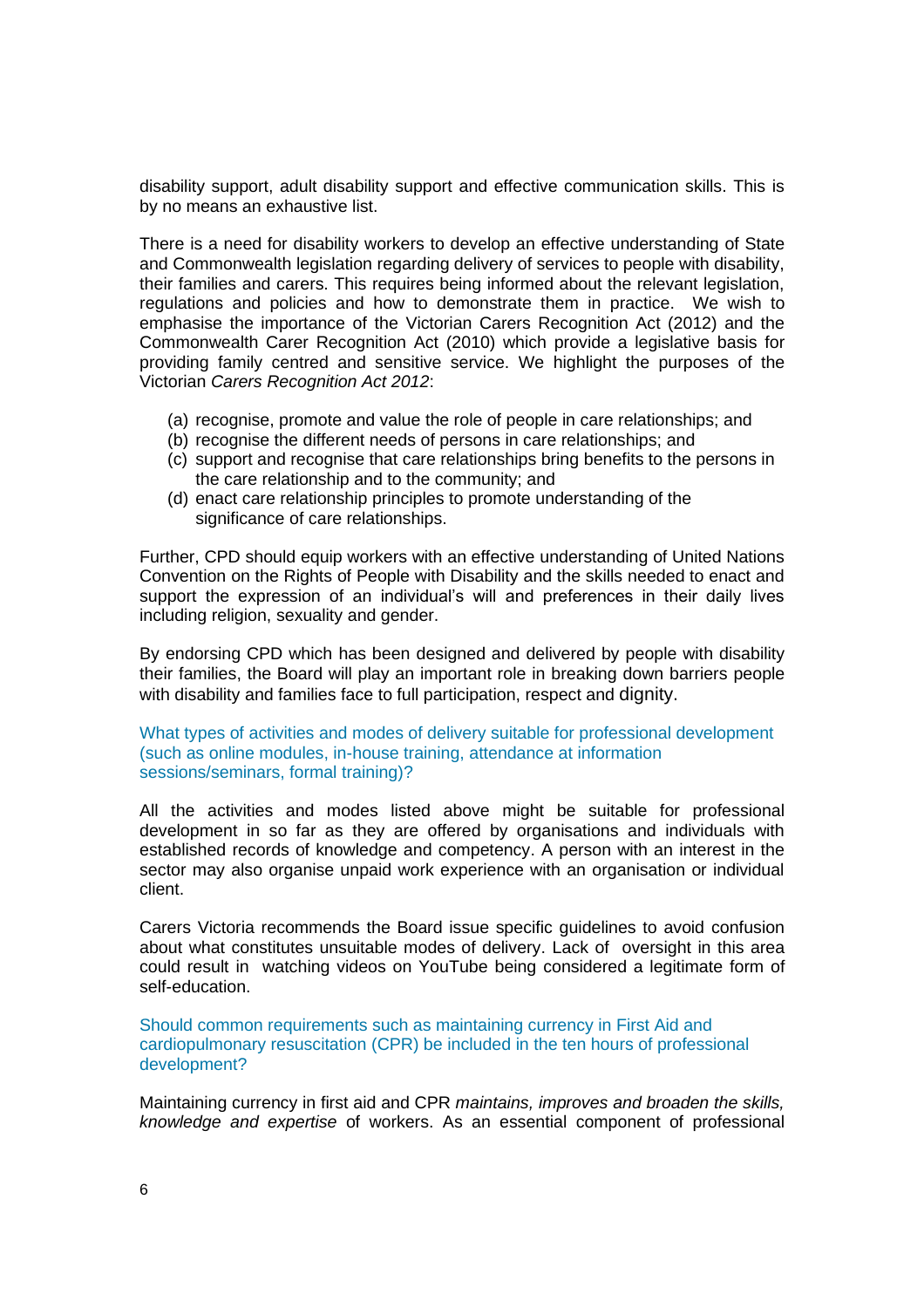conduct for an individual working with a person with disability, First Aid certification should be included as part of continuing professional development.

The Red Cross 'Current industry standards state First Aid Training must be updated every three years, with the CPR component to be updated annually".<sup>3</sup>

#### How might the standard be different for practitioners and support workers?

Different standards of CPD for practitioners and support workers should reflect the duties they perform and their level of responsibility in undertaking their respective roles.

# **LANGUAGE SKILLS**

### How necessary are English language skills to delivering disability services?

Carers Victoria offers qualified support for the Board's proposal to set a Registration Standard about English language skills in the first registration period. We believe this proposal is likely to be controversial because it is one of the few areas the Board seems resolute to draw a line in the sand at its inception rather than after the transition period.

Anecdotally, many carers report support workers (in the disability and aged care sector alike) have poor English language skills which impact on their ability to undertake their duties appropriately and safely. However, the question of English language skills must be assessed against what we trust is the Board's primary mission to uphold the rights of people with disability [their families and carers] to access safe and quality services. The necessity of English language skills in delivering disability services is dependent on the language of the client(s) and their needs. Proficiency in English is critical in circumstances where workers are responsible for administering medication or advocating on behalf of the client.

We recommend the Board sets registration standards about communication which should be defined in the same manner as Article 2 of the UNCPRD 2006: Communication includes languages, display of text, Braille, tactile communication, large print, accessible multimedia as well as written, audio, plain-language, humanreader and augmentative and alternative modes, means and formats of communication, including accessible information and communication technology.

Moreover, Carers Victoria recommends the Board should set Registration standards which should ensure communication is respectful to all people in care relationships as outlined in the Victorian Carers Recognition Act (2012).

The Board should register workers who can read and understand instructions communicated by others and implement them correctly – this can include

<sup>3</sup> <https://www.redcross.org.au/get-involved/learn/first-aid/first-aid-training>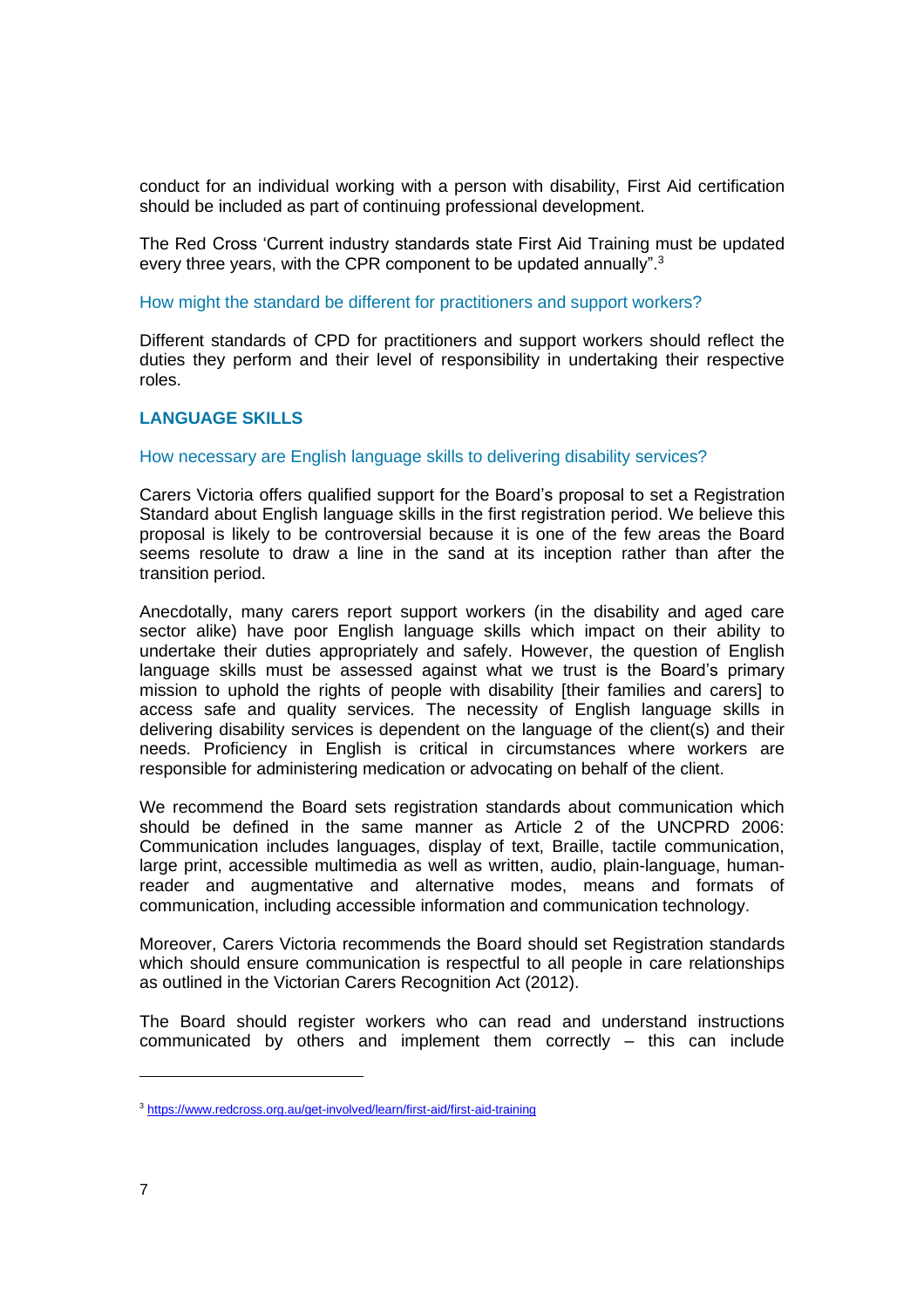administering medication, navigating public/private transport, making food and feeding using a PEG tube. However, the Board should be cognisant of the impact excluding workers who cannot demonstrate sufficient English proficiency will have on clients from culturally and linguistically diverse communities. These clients may need to choose between communicating with other people in their first language and using unregistered workers.

Is self-declared competency in speaking or communicating in English enough or should workers provide evidence of their competency? What would be an effective and efficient way of assessing and proving competency?

There is no simple answer to this question when one considers the language requirements for visa applications are not always enforced. In these situations, a certificate of language proficiency may be null and void.

If the Board proceeds with setting a registration standard of competency in speaking and communicating in English, it is recommended applicants provide evidence to support this claim. An effective and efficient way of assessing and proving An effective and efficient way of assessing and proving competency could involve the presentation of completion of a secondary or tertiary education or a face-to-face test.

Is self-declared competency in speaking or communicating in any other language(s) sufficient or should workers provide evidence?

Carers Victoria's response to this question assumes it does not include Auslan.

Disability workers should able to stipulate the level of their proficiency in language(s) other than English. They should not have to provide evidence if they simply claim their skills can be used in every day, informal conversation with client(s). However, Australian evidence should be required if they claim to be able to provide translating and/or interpreting services or if employed in a specifically bilingual worker role. These skills are usually enacted in more official contexts such as healthcare delivery, education or financial matters and the worker has a specific legal responsibility. If the Board chooses to publicise the language abilities of disability workers, it should provide a caveat these claims have not been verified.

How might an English standard be different for practitioners and support workers?

Standards of English language competency should be the same for practitioners and support workers.

# **NATURE, EXTENT, PERIOD AND RECENCY OF ANY PREVIOUS PRACTICE EXPERIENCE**

Should workers be required to demonstrate a period of continuous practice? How long is enough?

Carers Victoria offers qualified support for the Board's proposal to not set a registration standard about recency of practice for the first registration period.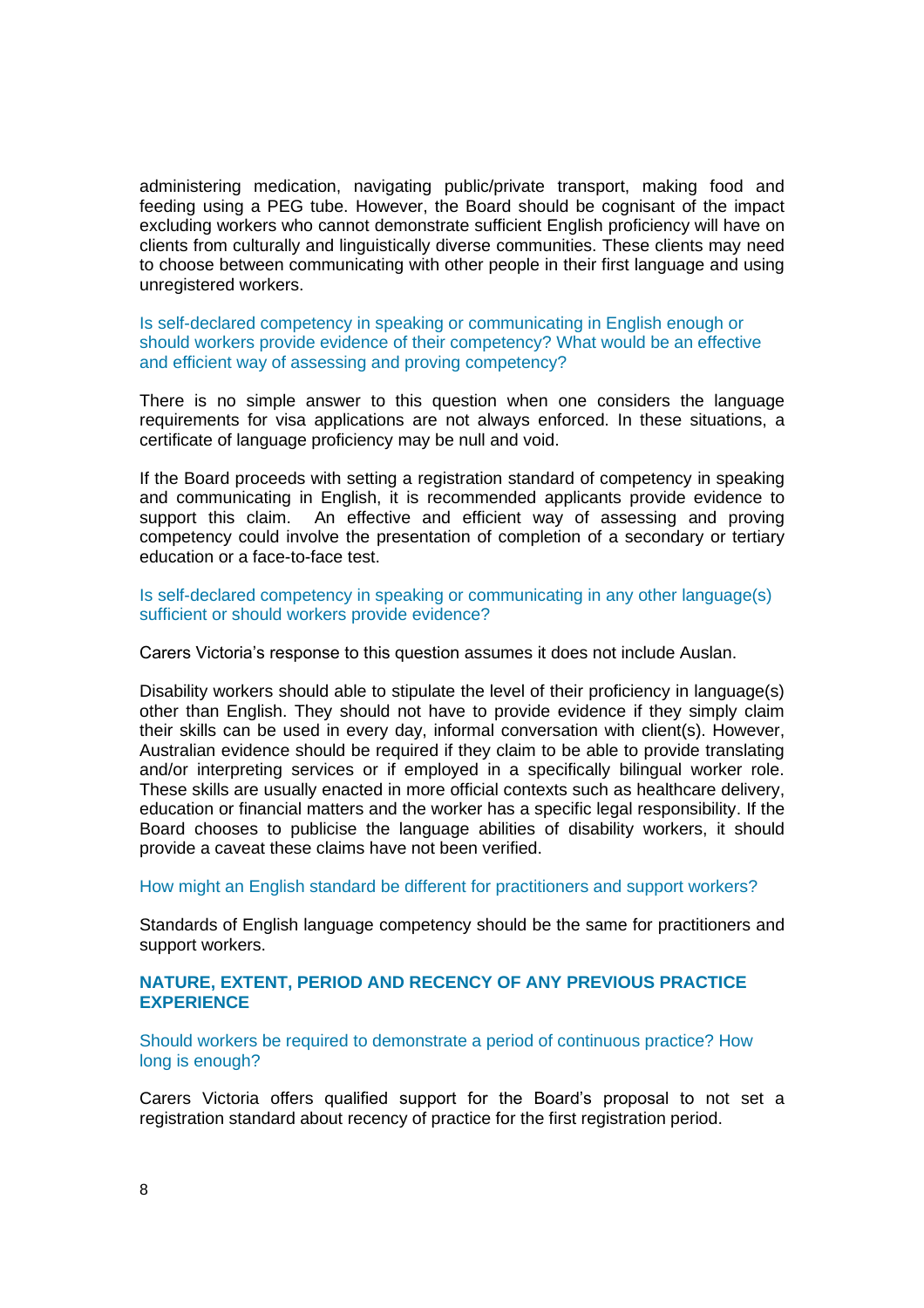We understand a period of continuous practice is separate to a continuous tenure with one employer.

We recommend the Board be cognisant of the many factors contributing to an individual's ability to maintain a continuous period of practice. As the peak body for unpaid carers and family, Carers Victoria is acutely aware of the challenges some family members face when trying to combine their care roles with paid employment. Sometimes, these challenges can be too great, and the individual withdraws from paid work. Time away from employment is a significant barrier to re-entering the workforce for many. 4

Moreover, setting a registration standard regarding a period of continuous practice may unintentionally disadvantage students who work during quieter periods.

We recommend the Board requests further evidence from applicants to support any concerns about periods of continuous practice.

Should workers be required to demonstrate recent practice? How recent should it be?

As already stated in this submission, there are many factors which contribute to an individual's ability to enter and remain in the workforce. This includes parenthood and/or caring for children with disability or ageing parents. Setting a registration standard regarding recent practice may unintentionally exclude workers who can capably deliver safe services to clients.

Carers Victoria recommends the Board requests an applicant to demonstrate practice in an unregistered capacity for six of the last 12 months prior to their application for registration.

# If a worker has a break from practice, how long is too long to demonstrate sufficient recency and continuity of practice?

Any length of period will appear arbitrary because it is unlikely to consider individual circumstances such as those already described. For example, a worker who has practised for ten years and was not employed in the sector for two years may find questions about sufficient recency and continuity of practice unfair. We recommend the Board issues guidelines around a break from practice of two years or more being too long to demonstrate sufficient knowledge of current practices, legislation and regulations. The worker will need to demonstrate their knowledge has been refreshed through recognition of prior learning or work in an unregistered capacity. The guidelines should be universally applied so workers are aware of the implications their employment decisions may have.

<sup>4</sup> Gray, M. & Edwards, B. (2009) 'Determinants of the labour force status of female carers', *Australian Journal of Labour Economics*; 12:1, p.7.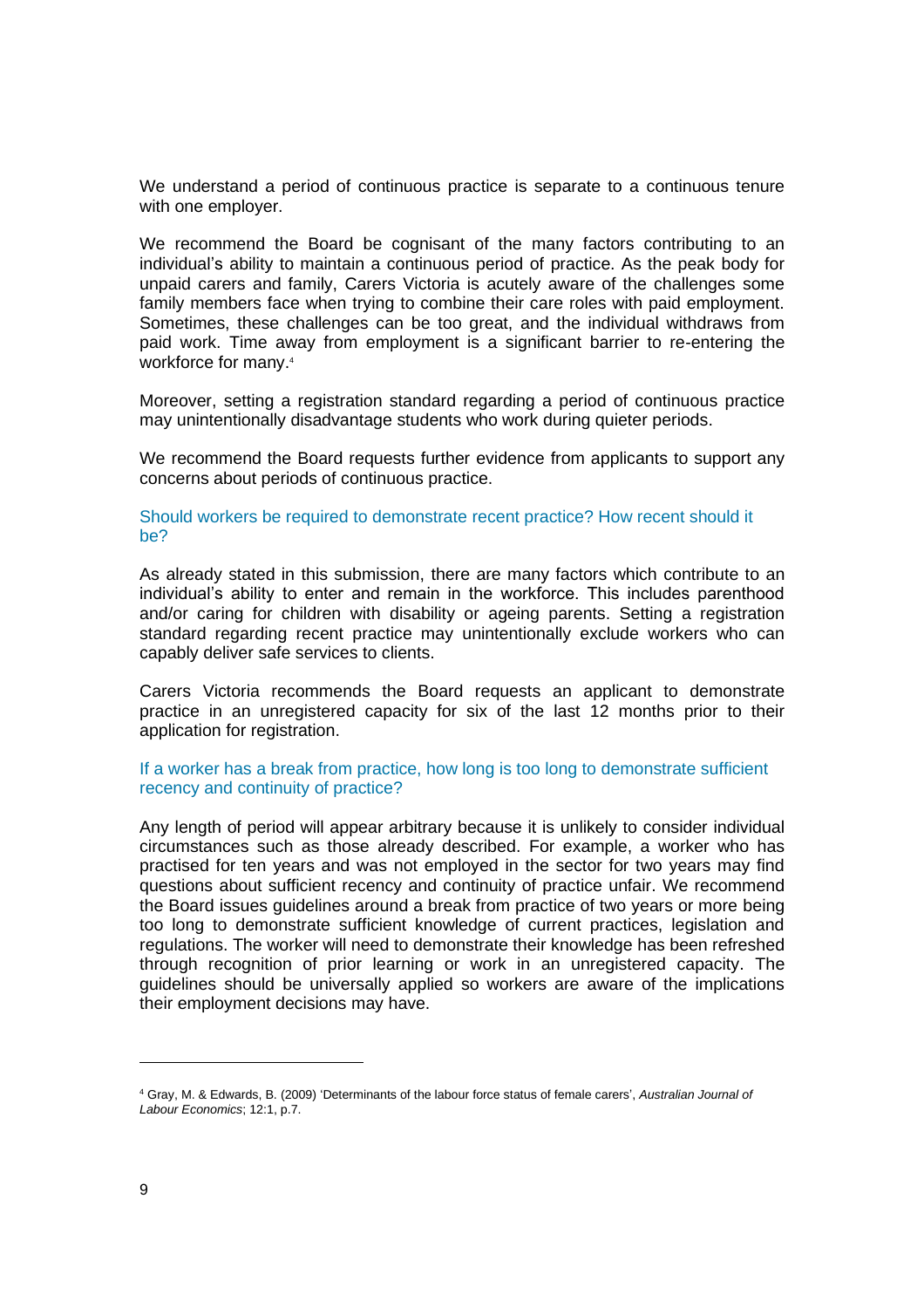### How might a recency of practice standard be different for practitioners and support workers?

Carers Victoria recommends standards related to recency of practice should be the same for practitioners and support workers.

# **PHYSICAL AND MENTAL HEALTH**

What type or level of impairment might pose a risk to the safety of a person with disability and/or the public?

Carers Victoria supports the Board's proposal not to set a registration standard in relation to physical or mental health for the first registration period. We would not support a proposal to do so after the transition period ends.

We are concerned this question assumes it is possible to clearly identify a type or level of impairment which might pose a risk to the safety of a person with disability and/or the public; however, there is not a strong causal relationship between the two variables.

It is essential the Board understands its responsibility to maximise the safety to people with disability, their families, carers and/or the public; however, it is unlikely setting a registration standard in this area will successfully screen and exclude those workers. The relationship between the Board and applicants is different to the relationship between workers and employers. Individuals are protected by State and Federal Equal Opportunity laws which prohibit mandatory disclosure of impairments such as disability or mental illness, unless doing so "directly relates to the genuine requirements of the job."<sup>5</sup>

We fail to see how a registration standard about impairments may decrease the risk to the safety of a person with disability and/or the public. Rather, as numerous Inquiries and Commissions have shown, harm is more likely to occur in closed settings and in contexts of poor regulation and enforcement of regulation. Workers who seek to cause harm will do so if they believe adverse reports about them made by people with disability, their families and carers will not be believed, investigations will be slow and inadequate or whistle-blowers (workers and clients) will be punished by management or co-workers who wish to maintain the status quo.

*"When contravening conduct comes to its attention, the regulator must always ask whether it can make a case that there has been a breach and, if it can, then ask why it would not be in the public interest to bring proceedings to penalise the* 

<sup>5</sup> <https://www.humanrightscommission.vic.gov.au/the-workplace/workers-rights/disclosing-disability>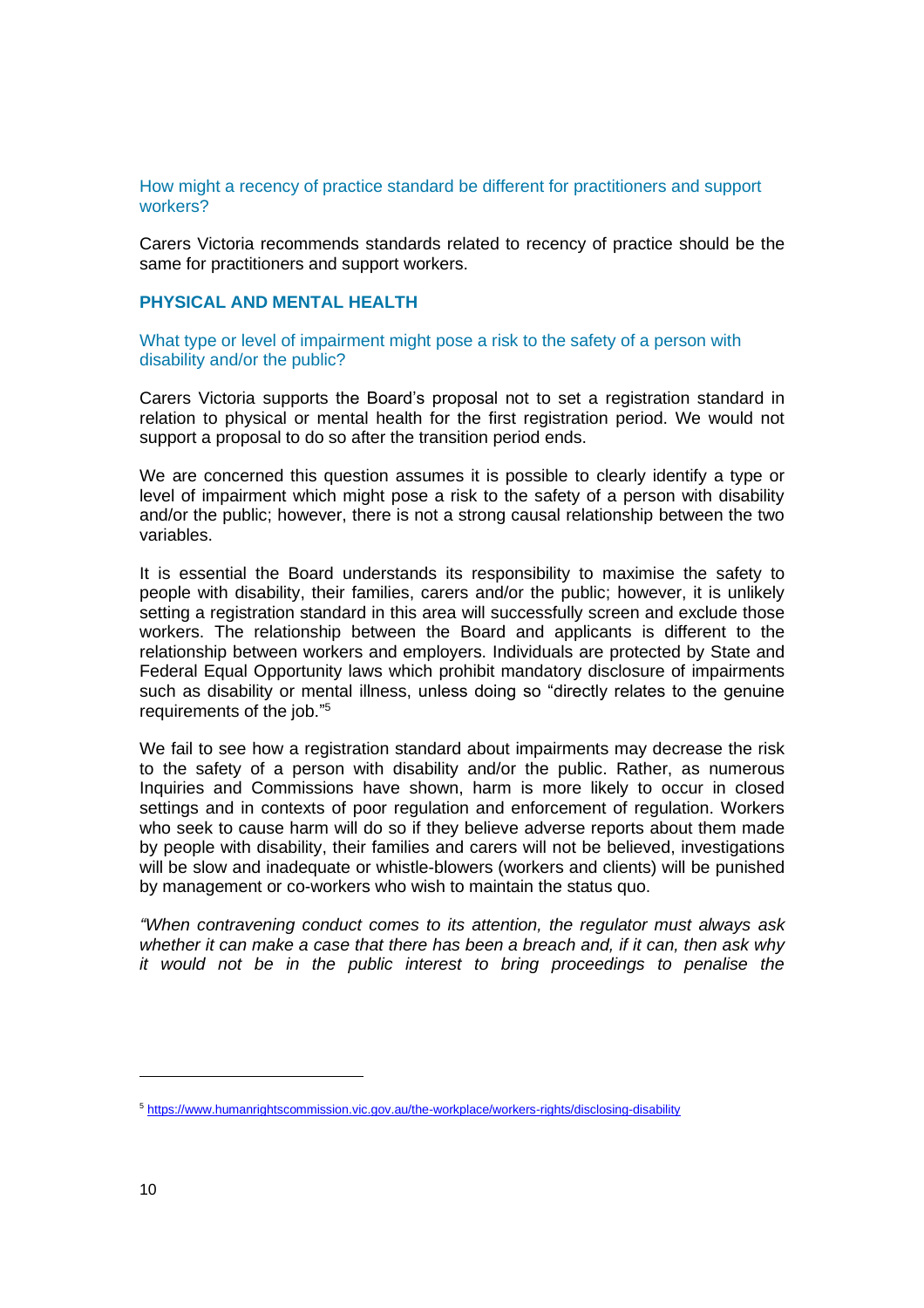*breach…Bringing proceedings does not preclude negotiation about how the proceedings may be resolved…"<sup>6</sup>*

What things should an applicant for registration and the Board consider in understanding what types of impairment might pose a risk to safety?

Carers Victoria will not comment on this question.

How might a mental health and physical health standard be different for practitioners and support workers?

There should be no difference between practitioners and support workers because the baseline is the risk to safety of the client, their family or carer, irrespective of title or qualifications.

### **SCOPE OF PRACTICE**

#### Is there value in extending or limiting scope of practice by setting standards?

Carers Victoria does not support the Board's proposal to not set a registration standard about scope of practice for the first registration period.

Limiting an applicant's scope of practice is an important mechanism to ensure the safety and dignity of clients. If the Board's proposal in unchanged, it risks the continuation of poor practices which characterise much disability service provision. For example, applicants who do not know how to minimise the risk of choking and aspiration for clients with dysphagia, swallowing or eating issues should not be allowed to practice in supported accommodation settings or other contexts where they must prepare food and support the client to eat. The Disability Service Commissioner's Inaugural Review of disability service provision to people who have died found a significant number of clients died from choking on food.<sup>7</sup> In three cases, the dietary needs for people were not known by the service provider and in other cases, the individual's risk of choking was known, yet the service provider did not adopt adequate measures to mitigate the risk. The Board's choice to limit the scope of practice of workers will send a strong signal to employers to refrain from employing inexperienced workers and/or they must provide adequate training and supervision to do so.

We believe there is clear value in extending or limiting scope of practice by setting registration standards for applicants in the first registration period. We are concerned this information will not be displayed on the public register. The Board's proposal does a disservice to potential applicants, clients and the community by setting the bar too low for the existing workforce. A cursory glance at the websites of two

<sup>&</sup>lt;sup>6</sup> Royal Commission into Misconduct in the Banking, Superannuation and Financial Services Industry (2018) Interim Report; Volume 1, page 277.

<sup>7</sup> <https://www.odsc.vic.gov.au/2019/11/08/3846/>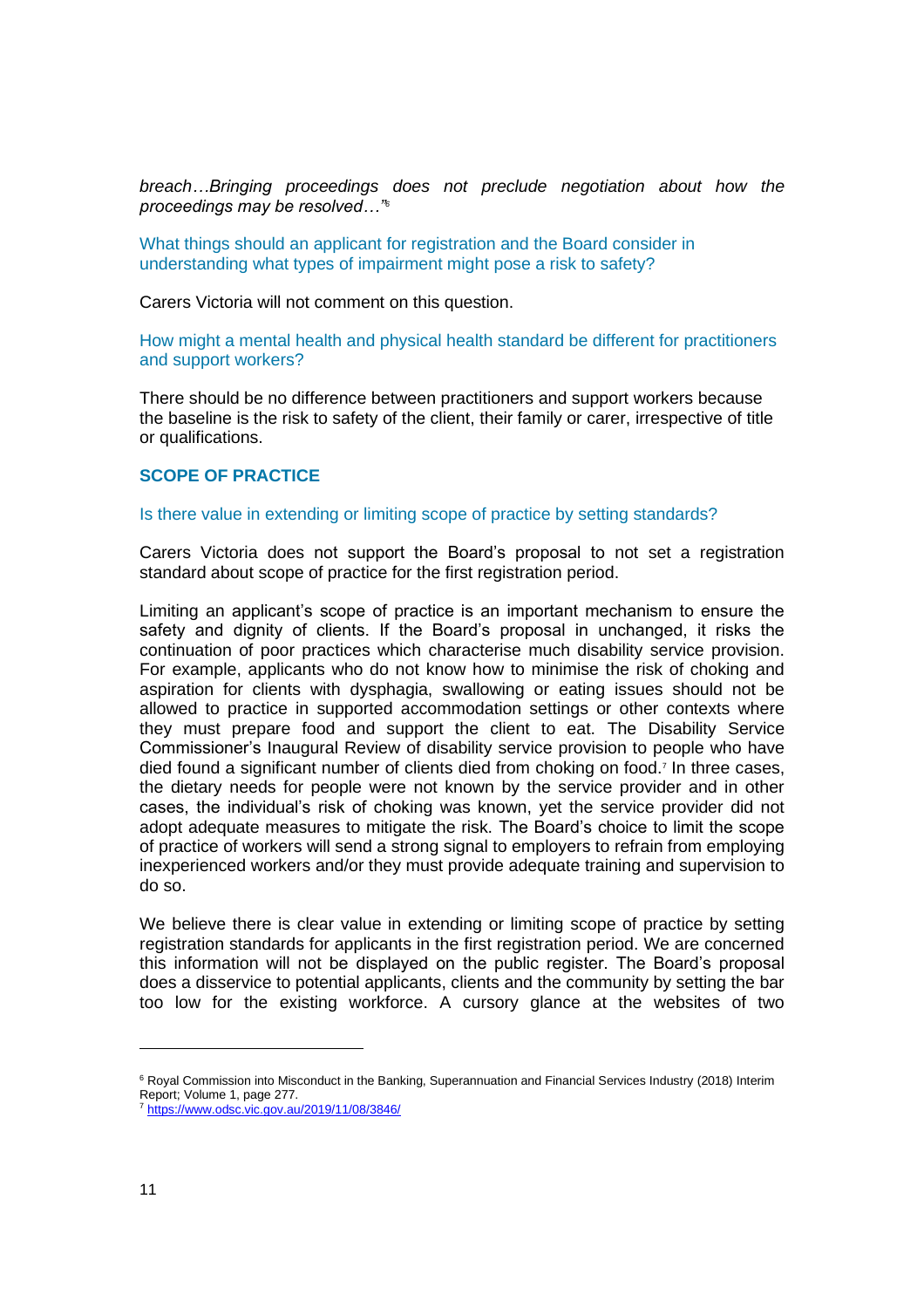comparable organisations shows The Law Institute of Victoria and the Australian Association of Social Workers operate a public register of members. Both organisations host websites which allow the community to search for prospective professionals, 'drilling down' by location, client type/areas of law; specialist accreditations/expertise and biography.

Carers Victoria recommends the Board support potential clients by maintaining a current list of workers who can demonstrate a specific scope of practice. We believe it is likely disability workers will want to promote themselves on their point(s) of difference. Furthermore, setting standards about scope of practice facilitates a certain level of autonomy from employers; for instance, a worker may be employed by an organisation which specialises in service delivery to people with an ASD; however, he/she may have qualifications and experience in service delivery to people with complex bowel care needs. If this information is publicly displayed, the worker may be able to independently connect with clients.

Those workers who are new entrants to the workforce can be supported to develop career pathways by pursuing interest in a scope(s) of practice. This is also likely to help the Board in its function of developing the workforce by easily identifying areas of skills shortage.

### What areas could be defined with a scope of practice standard and how could competence be demonstrated?

There are many existing and emerging areas of specialisation in the delivery of services to people with disability, their families and carers. Service users are best placed to support the Board to define a scope of practice standard. Competency can be demonstrated through formal training or experience, despite the perceived burden on disability workers and/or employers. If left unregulated, this is an area which is likely to continue to pose a risk to people with disability, their families and carers.

How might scope of practice standards be different for practitioners and support workers?

Standards related to scope of practice should be the same for practitioners and support workers.

### **OTHER ISSUES RELEVANT TO ELIGIBILITY FOR REGISTRATION OR CAPACITY TO PRACTICE COMPETENTLY AND SAFELY**

### Should the Board set standards in relation to any other matter?

Carers Victoria recommends the Board sets standards in relation to advertising disability services by Registered Workers. We believe this will support the professionalisation of the workforce. If the Board has an interest in protected titles and enforces this interest, workers are also likely to understand their conduct is now under a new level of scrutiny. This will help to address the power imbalance which may exist between clients and disability workers, in particular clients who have an intellectual disability, may have difficulty in communicating independently, have no or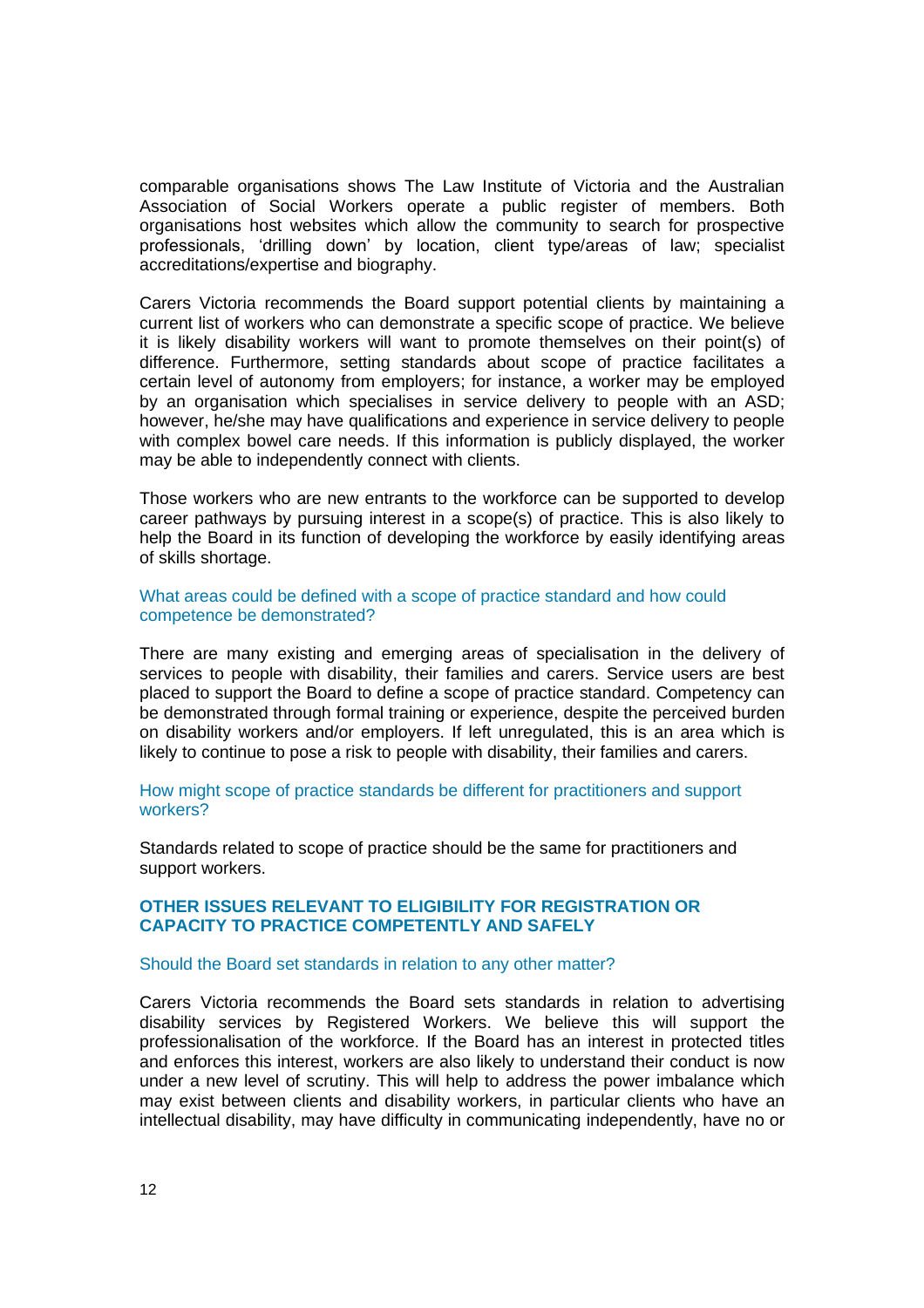little natural supports or are people from marginalised communities, such as people who are Aboriginal and Torres Strait Islander, who identify as lesbian, gay, bisexual, transgender, queer or questioning, asexual (LGBTIQA+) or who are from culturally and linguistically diverse (CALD) backgrounds.

### **REGISTRATION GUIDELINES**

Carers Victoria supports the Board's proposal to set registration guidelines requiring registered workers to comply with the Scheme's Code of Conduct. We believe adopting the current NDIS Code of Conduct is appropriate to maintain consistency and convenience for clients as well as workers.

Carers Victoria cannot identify any disadvantages in requiring registered workers to comply with the Code of Conduct.

### **OTHER FEEDBACK**

Carers Victoria recommends the Board develop – in consultation with all relevant stakeholders, particularly people with disability, families and carers – an Evaluation Framework to review the registration standards and their implementation.

We also recommend the Board promotes the finalised registration standards through a comprehensive funded communications strategy to inform people with disability, families and carers of what they should expect from disability services, how to identify a Registered worker and their right to complain when these services fall short of expectations.

The communications strategy should include individuals and organisations which people with disability, their families and carers utilise to ensure a whole of community approach to maximising the safety and dignity of people with disability. Some of these community members can include general practitioners, medical and allied health professionals, advocacy organisations, legal services, maternal and child health nurses, other Council workers, childcare operators and educators, teachers and neighbourhood houses; however, this is not an exhaustive list.

Carers Victoria is available to assist in informing its member and client base of the registration standards.

Carers Victoria would also like to see the public reporting of data on complaints, including complaints made by carers, referrals and reportable incidents.

The advocacy and safeguarding role of carers in raising concerns and reporting complaints is critical; however, carers are not always supported in this role. Carers have reported to Carers Victoria they feel excluded in the complaints process.

Some carers who have raised complaints regarding the person they support have felt they did not receive adequate communication and information throughout the complaint process. Further, the additional psychological distress placed on the carer going through the complaints process is seldom acknowledged. As such, in-house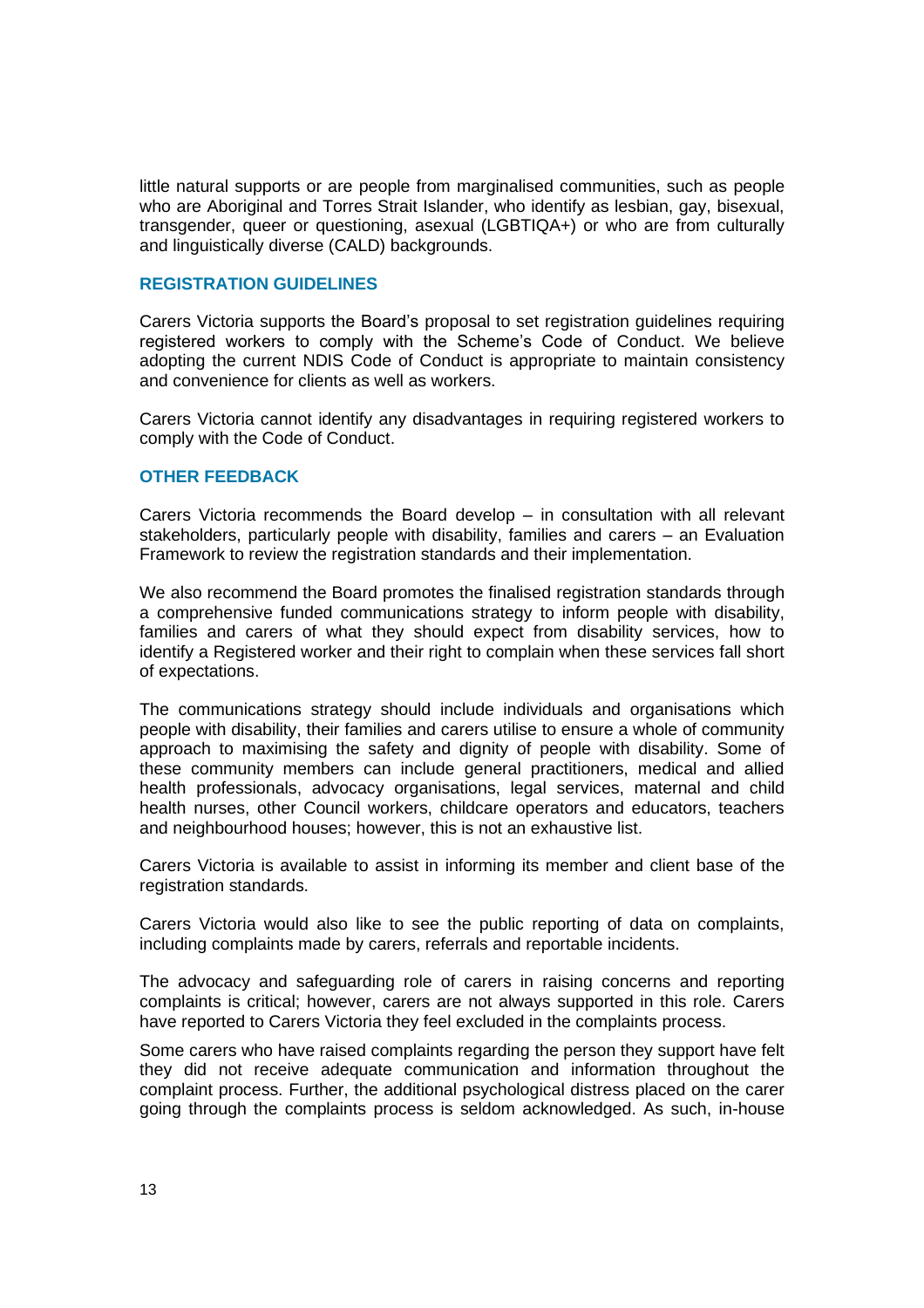complaints processes should always include ways to recognise, respect and support carers.

People with disability and carers alike need to feel safe to make a complaint or provide negative feedback without fear of adverse consequences or loss of service'. As the Parliamentary Inquiry into Abuse in Disability Services heard countless times, carers often experience adverse consequences of advocating for the person they care for, such as disrespectful treatment, exclusion from decision-making and threats of applications to VCAT for guardianship.

Complaints made by carers should trigger the inclusion of information on carer support services in future correspondence with the complainant. This is especially important if the nature of the complaint is psychologically distressing, as carer support services provide funded counselling and emotional support for carers.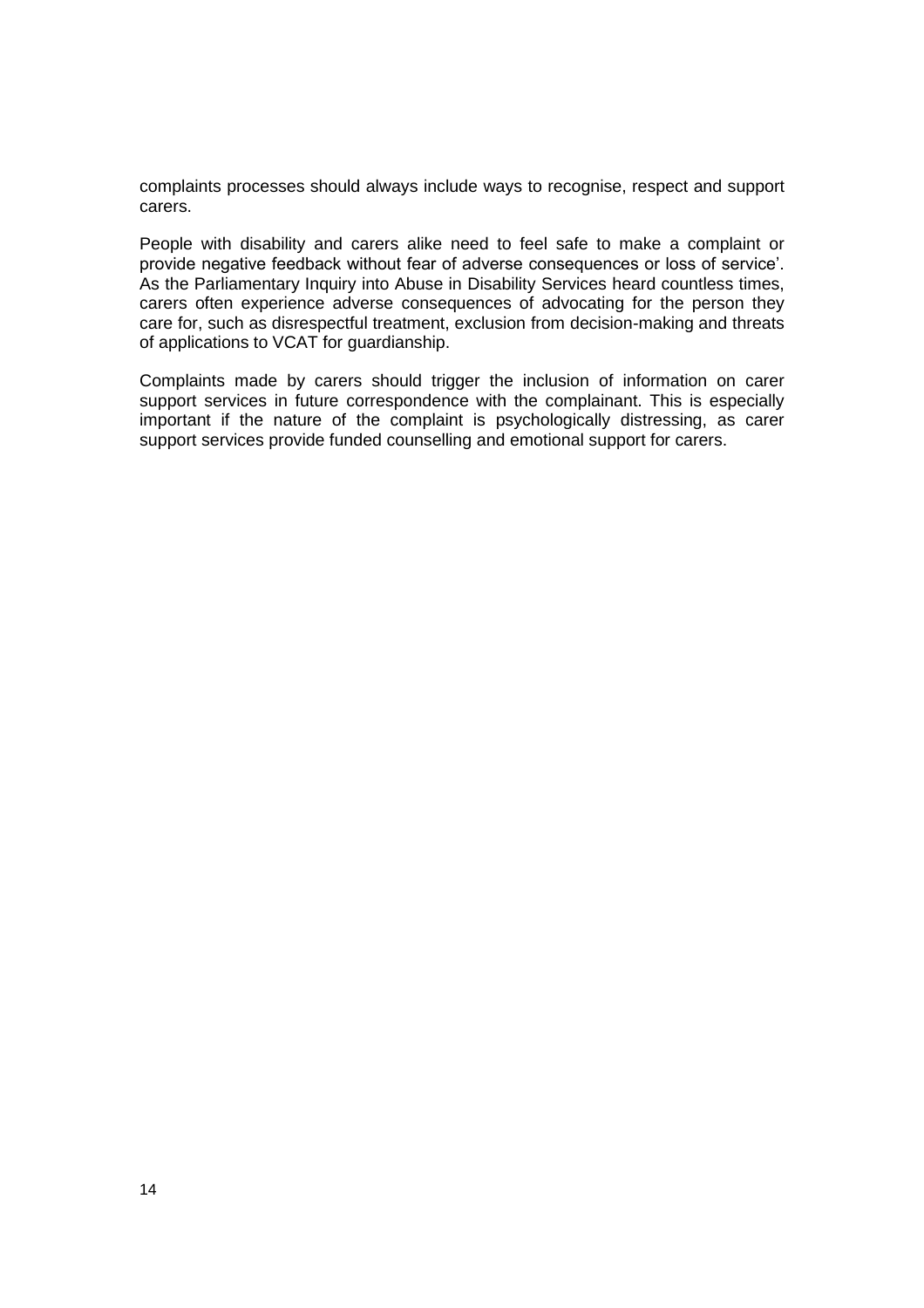# **DISABILITY WORKER REGULATION SCHEME PROPOSED REGULATIONS**

Do you agree with the recommendation to adopt the NDIS Code of Conduct as the Code of Conduct that Victorian unregistered disability workers must comply with? Why?

Carers Victoria agrees with the recommendation to adopt the NDIS Code of Conduct as the Code of Conduct with which Victorian unregistered disability workers must comply.

A nationally consistent Code of Conduct will make it easier for families and carers to keep track of the obligations of disability workers in delivering services.

### Are there any changes from the NDIS Code of Conduct that you think need to be made to ensure safeguards in Victoria are not reduced? Why?

While the NDIS Code of Conduct was the subject of considerable consultation, Carers Victoria recommends the obligations should be applied to all the people in the care relationship who are impacted by the delivery of services. This is consistent with the Victorian Carers Recognition Act (2012) which obliges care support organisations to "take all practicable measures to ensure that the care support organisation and its employees and agents reflect the care relationship principles in developing, providing or evaluating support and assistance for persons in care relationships" (Part 3 s. 11  $(c)$ ).

The NDIS Code of Conduct should also be revised to include obligations to c*ommunicate in a form, language and manner that enables the participant to understand the information provided and make known their preferences.* This element has been integrated into the obligation to respect for individual rights, however, we believe effective communication is essential to planning required services and supports for people with disability and carers and should be a key component of the Code of Conduct.

Communication should be defined in the same manner as Article 2 of the United Nations Convention on the rights of persons with disability 2006: This should include providing access to an Auslan or LOTE interpreter when required.

Obligation 4: Act with integrity, honesty and transparency.

While this element raises potential conflicts of interest in disability service provision, it should be expanded to include service providers who provide both plan management and disability supports to have mechanisms in place to deal with conflicts of interest as set out in Rule 3.15 of the National Disability Insurance Scheme (Registered Providers of Supports) Rules 2013.

Obligation 7: Take all reasonable steps to prevent and respond to sexual misconduct.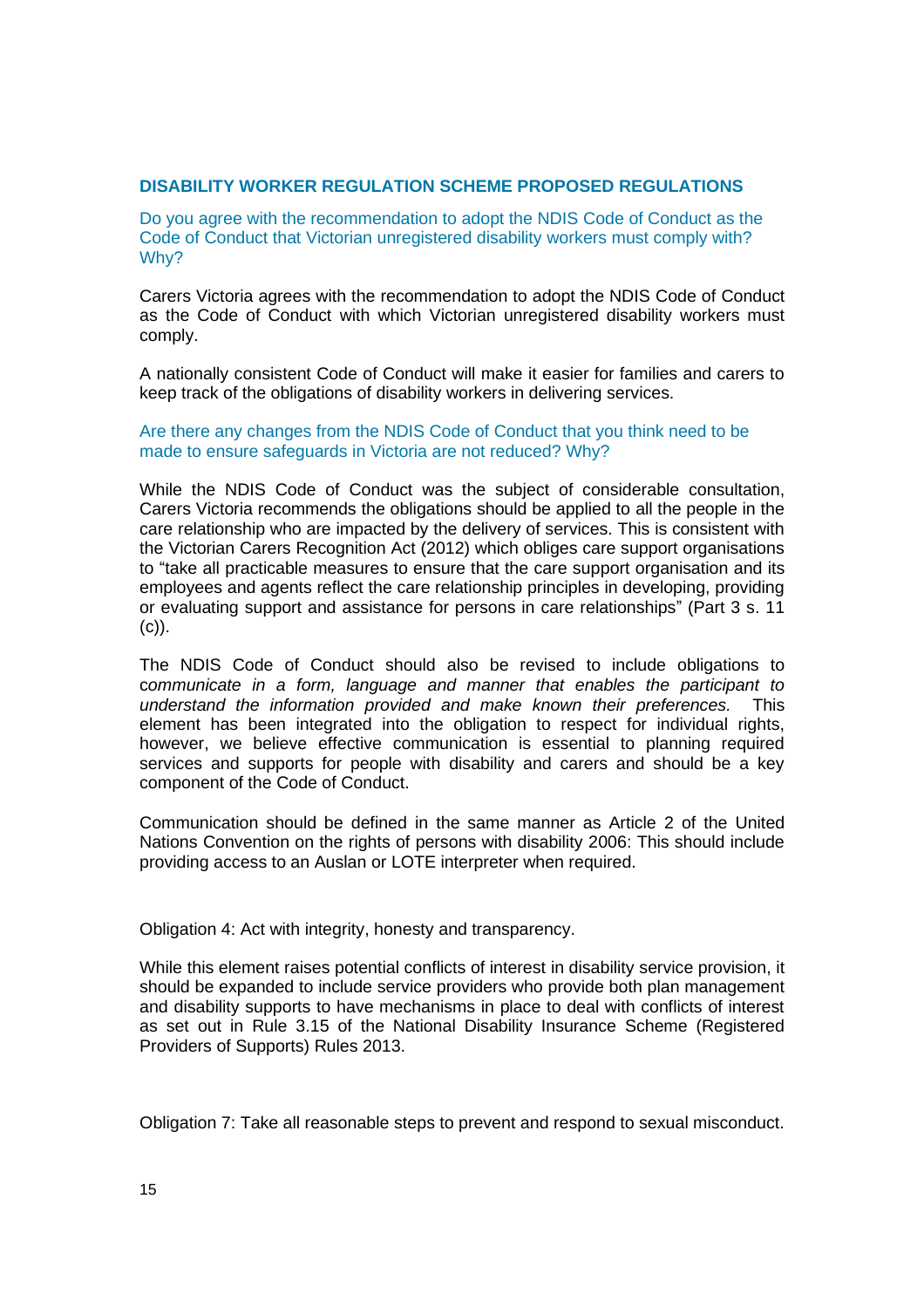This obligation should include sexual relations between service providers and participants, both consensual and non-consensual, expressly dealing with the power differential in such relationships. This obligation was previously contained in the indicative elements of an NDIS Code of Conduct developed in the Framework but has since been omitted in the proposed NDIS Code of Conduct.

Carers Victoria believes the Code of Conduct should refer to the obligations of nominees representing NDIS participants, as the existing procedures and principles regarding appointment of, and communication with, nominees is currently unclear and inconsistent, raising issues for participants and nominees alike.

What kind of information and supports do you think would be useful to assist with communicating and implementing the Code of Conduct to people with disability and their families, carers, disability workers and providers?

There is likely to be an endless variety of information and supports which will be useful to assist with communicating and implementing the Code of Conduct to relevant stakeholders. This will include the gamut of means and devices people with disability, families and carers use to communicate, including but not limited to: languages, display of text, Braille, tactile communication, large print, accessible multimedia as well as written, audio, plain-language, human-reader and augmentative and alternative modes, means and formats of communication, including accessible information and communication technology.

Carers Victoria recommends that the Commission should devise and fund a comprehensive communications strategy to inform include individuals and organisations with whom people with disability, their families and carers are likely to interact, to ensure a whole of community approach to maximising the safety and dignity of people with disability. Some of these community members can include general practitioners, medical and allied health professionals, advocacy organisations, legal services, maternal and child health nurses, Council/Shire workers, childcare operators and educators, teachers and neighbourhood houses; however, this is not an exhaustive list.

Would you like to comment on any other aspects of the proposed Code of Conduct?

No.

# **PRESCRIBED OFFENCES**

### Do you agree with the proposed approach to align prescribed offences under the Scheme with NDIS worker screening? Why?

Carers Victoria agrees with the proposed approach to align prescribed offences under the Scheme with NDIS worker screening; however, the Commissioner's ability to investigate and prohibit unregistered disability workers who have committed prescribed offences from working in the disability sector will be constrained by external factors. It is well known people with disability, families and carers refrain from reporting harm caused to themselves because lack of practical support to do so,